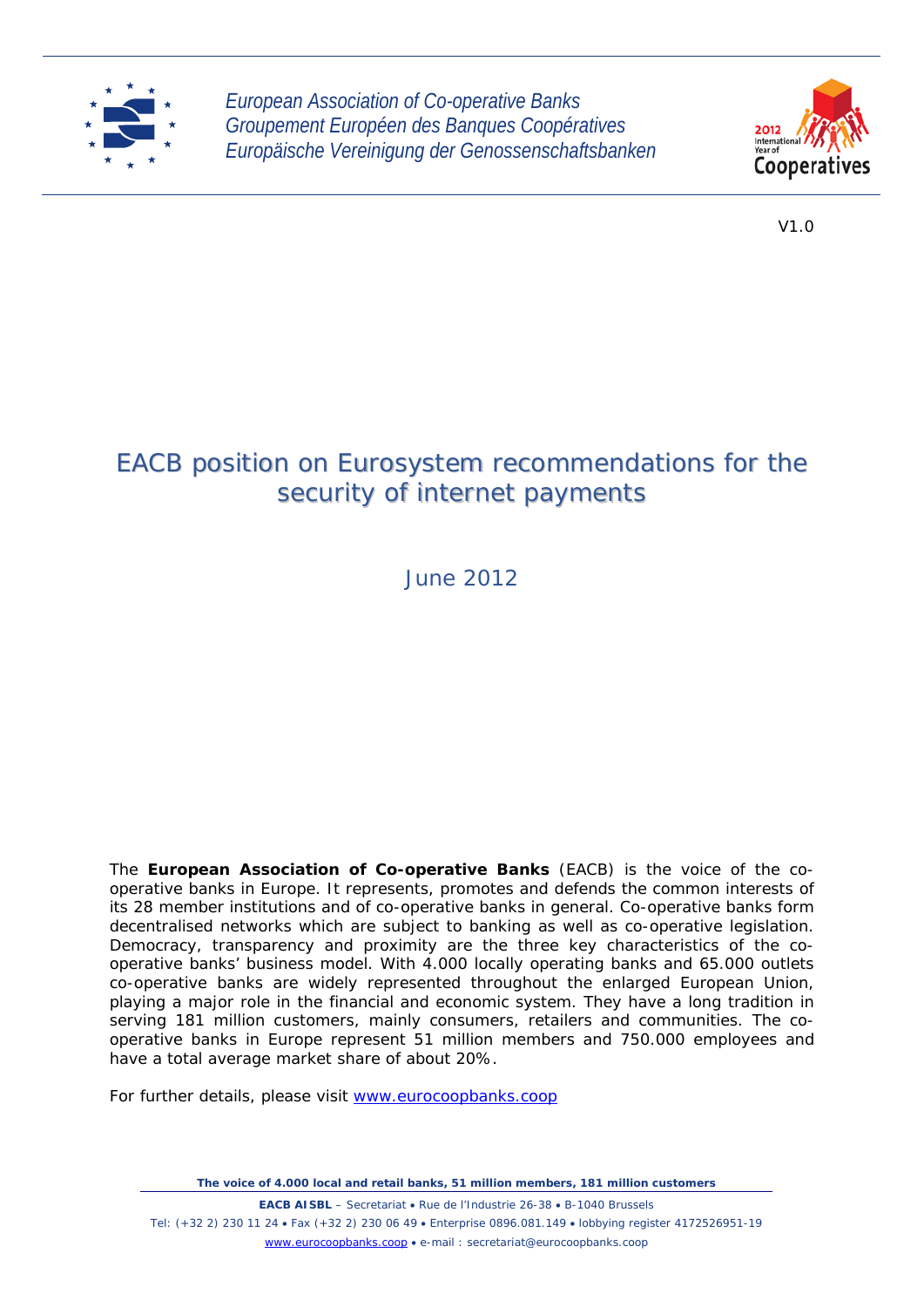

*European Association of Co-operative Banks Groupement Européen des Banques Coopératives Europäische Vereinigung der Genossenschaftsbanken*



## **General remarks**

EACB welcomes the Forum's initiative to publish security measures for internet payments and to seek feedback on them. The system of internet payments represents an important contribution to the functioning of the economy. General and specific control and security measures are required in order to establish a secure environment for internet payments. Such measures contribute to the reduction of systemic risk in the payment area, and aim at the establishment of public trust and confidence in the financial system. In this context, the EACB carefully evaluated the recommendations and would like to make a number of remarks contained below, which we trust will be considered.

## **Role of financial supervisory authorities, central banks, legislators and PSPs**

Financial supervisory authorities and in particular central banks play a particular role in the management of payment systems through the mandate laid down in article 3 and 22 of the Statutes of the European System of Central Banks and the oversight role subsequently developed. As a result, they are well acquainted with the functioning of payment systems and their inherent risks. In case of incidents they are able to efficiently and adequately intervene from the perspective of the interests of the market. In our view it is therefore important that financial supervisory authorities, central banks and PSP's regularly exchange on a confidential basis on the security measures in place, on their effectiveness and on the threats observed. At these occasions, information should be shared about the state of security as well as security breaches and personal data related accidents.

In addition, where not already the case, we would recommend that banking supervisory authorities and central banks do periodical and incident driven evaluations of the state of security of internet payment systems. It is extremely important that an environment is ensured where PSP and supervisory authorities can continue to commonly analyze, assess and resolve internet payment related risks, while maintaining public trust and confidence.

Although the scope of Eurosystem recommendations is the 'technical' security, the EACB would like to remark that this is only one side of 'secure payments' and that the legal and regulatory framework is as important as the technical one. We would like to quote Daniela Russo's speech "Challenges for retail payment systems" made at the hearing on card, internet and mobile payments in Brussels on 4 May 2012:

"The current legal and regulatory framework does not consistently meet the challenges that arise relating to access to payment accounts required by those entities. For example, non-bank providers offering overlay services in various EU countries are not currently considered to fall under the Payment Services Directive (PSD) and are thus not regulated or supervised. It is important that the current legal vacuum will be addressed in the revision of the PSD."

From the perspective of the EACB it is as important to close this "vacuum" as it is to provide technical security.

## **Need for consistency in implementation of recommendations**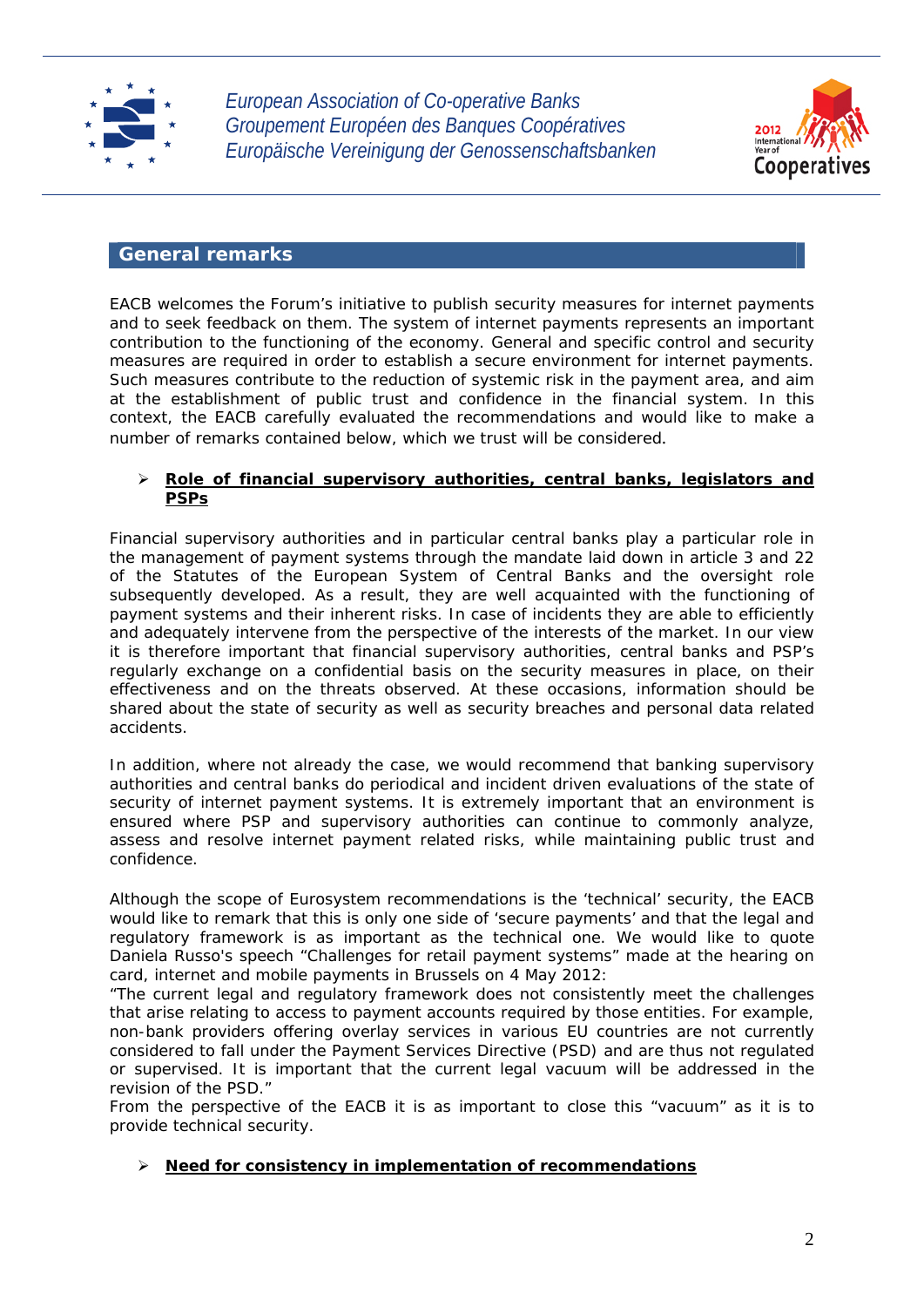



The EACB would call for national supervisors and central banks to apply, interpret and enforce the proposed security measures in a uniform manner, thereby creating a level playing field, a consistent consumer experience and an environment conducive to the development of e-commerce. There should be a harmonised interpretation of the various concepts, definitions and classifications used throughout the document, e.g. classification of authentication instruments, and also a harmonised legal basis in the different national legislations incl. civil law.

## **Need for consistency with other measures**

Furthermore, we would like to stress the need for consistency between legislative measures in the area of cybercrime, data protection, anti-money laundering, consumer protection, and payments in general (e.g. the PSD) on the one hand, and the recommendations under consideration on the other, to ensure that liabilities and responsibilities can effectively be implemented:

Data protection

The directive on the protection of personal data and the framework decision on protection of personal data processed in the framework of police and judicial cooperation in criminal matters are presently under review, and new legislative proposals are on the table. To facilitate the fight against misuse of the internet payment infrastructure it is necessary to process and exchange data about suspicious transactions, suspicious IP-addresses, suspicious accounts. The processing and exchange is necessary to detect, analyze, prevent and stop malicious attacks on the infrastructure. The exchange also facilitates reversing fraudulently initiated payments. We would welcome initiatives to analyze and remove obstacles emerging from current or coming data protection law that hinder an efficient approach to the prevention of the misuse of the internet payment system.

 Need for waivers to be introduced limiting liabilities in case of follow-up to the recommendations

The recommendations encourage PSPs to intervene when they detect potentially fraudulent transactions and to stop such payments temporarily or definitively. Legislation (such as the PSD) should be adapted so as to protect PSPs against financial claims of customers on the basis that ex-post it appears that there was no fraudulent attack at stake.

Legal basis for reversal of payment orders

The interests of PSPs and customers are served by broadening the possibilities to reverse fraudulent payment both on a domestic and cross border level. At present, the originating PSP is dependent on the willingness of the beneficiary bank to cooperate in the reversal of a fraudulent payment order. Legislation could facilitate a mandatory process for reversing fraudulent payments. The definition of fraudulent payments however should be sufficiently prescriptive. Disputes between merchants and consumers about, for example, the quality and delivery of the goods should not be in the scope of fraudulent transactions.

Consumer protection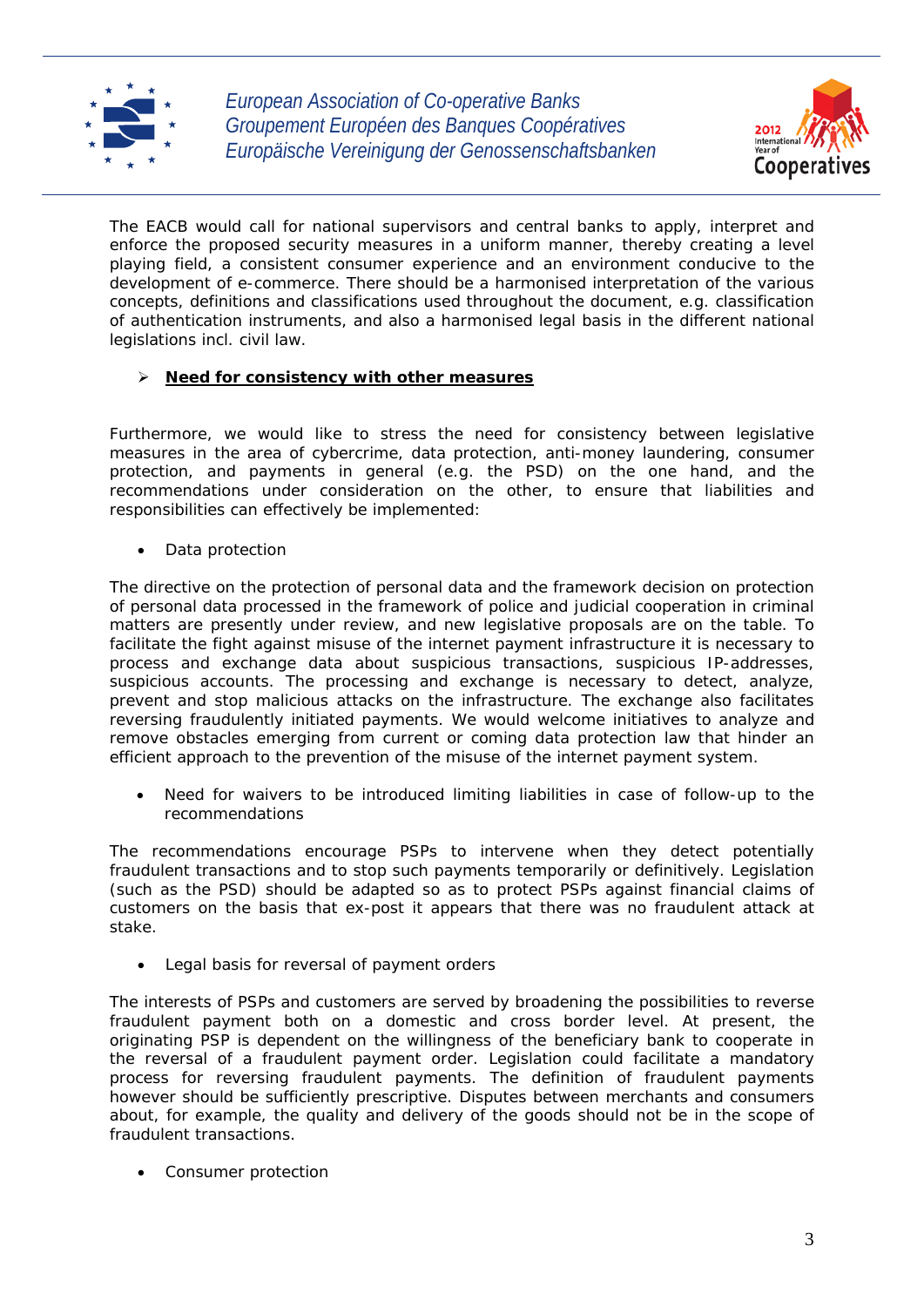



Consumer protection as regards the occurrence of unauthorized fraudulent payments is ruled by the PSD which puts the burden of proof largely on the part of the PSPs. We strongly recommend to keep the system of security measures confidential and not to make them part of the civil law relationship between PSP and consumer. The PSD already protects the consumers' interests while the banking supervisory law should enable to protect the public trust and confidence.

Security measures to be respected by other parties

Various players active on the market for internet payments such as the non-PSD licensed institutions, currently seem not to be subjected to supervision and oversight. In the context of the present recommendations it would seem important that all providers of internet payment services, whether PSD licensed or not, should be subject to the same oversight,supervision and recommendations ('level playing field'). After all, the total level of security depends on the weakest link. In addition, not doing so would seem contradictory in particular to KC 2.1.

The EACB is aware that the SecuRe Pay is working on a separate document regarding "Access to payment accounts over the internet by third party providers". Care should be taken so as to avoid that the outcome of that project would create a situation that would weaken the security measures which are recommended in this more generic document. It should be noted in this context that banks will not be able to control, nor be made responsible for the security arrangements of such third party service providers in the payment chain outside the control of the banks, nor can banks be expected to protect their clients towards those parties. A discussion on access to payment accounts over the internet by third party providers should duly consider the risk such access may bring to the effectiveness of the recommendations under consideration in this document.

## **Scope and Addressees**

The EACB takes note of the fact that the Recommendations formulated by the Eurosystem would only be enforced by European supervision and oversight bodies but would not necessarily apply to non-European players. We would encourage the Eurosystem to promote similar practices with their peers outside Europe so as to ensure a level playing field and maximum security.

As far as intra-EU is concerned, the EACB would believe that the security rules should apply and be enforced in the same way all over Europe.

In addition, the EACB has some reservations as to some carve-outs made in the general introduction. It believes that:

- Fraud is not limited to one particular payment channel, scheme or instrument. All means of payment need to be subject to the same minimum security requirements irrespective of the instrument, scheme or channel involved. We do not necessarily understand why payments mentioned under point 2, 3, 4, 7 and 8 are excluded from the recommendations.
- The recommendations should apply to all players involved in the internet payment chain, not only to PSPs but also to e-merchants, to non-PSD licensed payment service providers, etc., where and when relevant.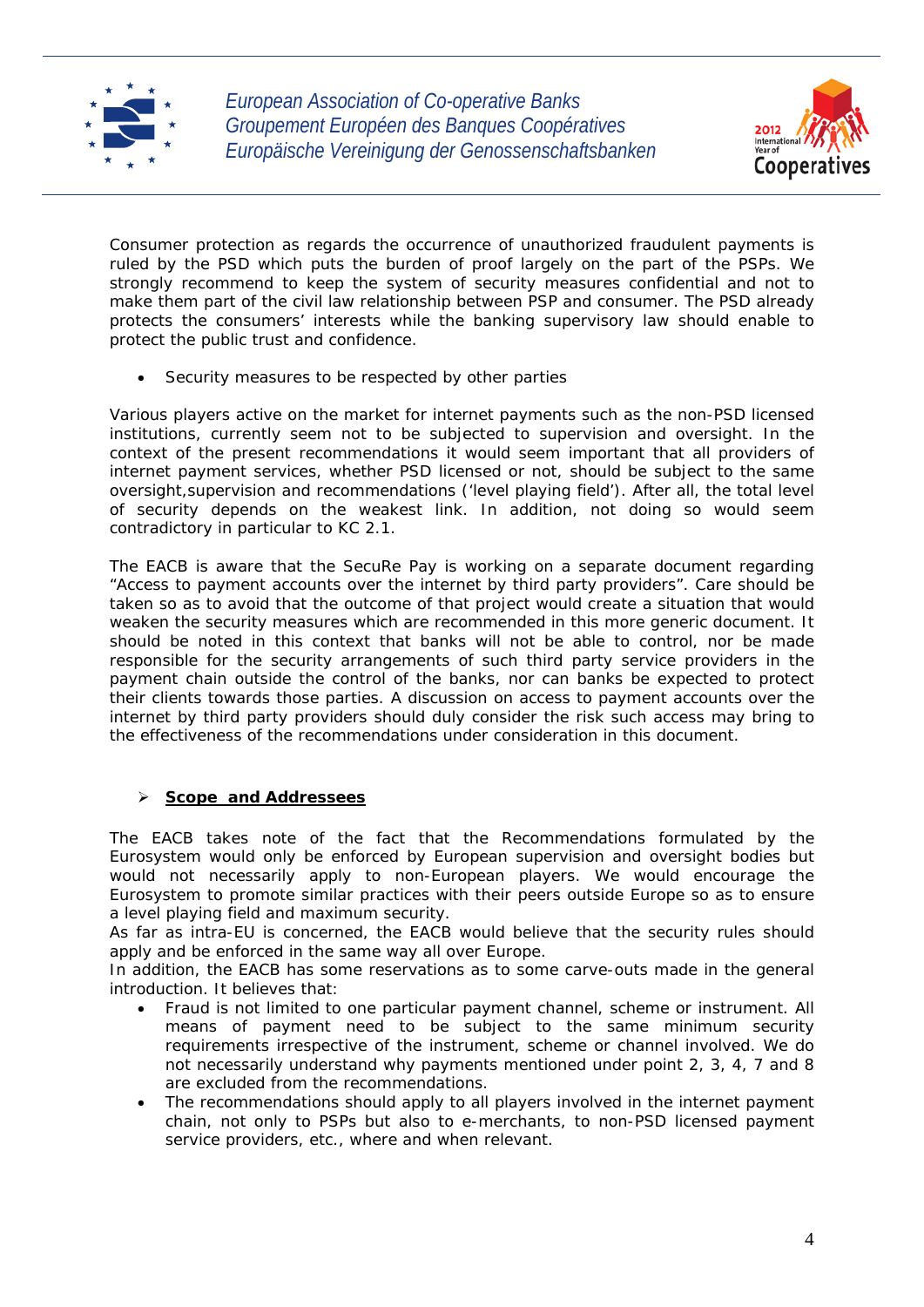



## **Guiding principles**

The EACB remarks that – as far as the guiding principles are concerned – there are a number of principles for which parallels can be found either in the area of anti-money laundering and terrorist financing legislation or in the way PSPs manage their payments in general. Where this is the case, and where specific recommendations are formulated on the subject of internet payments, the EACB would consider that it should be possible to incorporate the implementation of these recommendations in the overall policies already in place. In some areas, alignment may have to be sought between practices so as to avoid unnecessarily overlap and inefficiency. You will find more detailed comments below.

On the second general principle, i.e. on the need for strong customer authentication, we have to note that the third party access to the customer payment account that is excluded from the scope of these recommendations, may in fact affect the ability of the PSP to confirm the authentication of the customer.

Finally, we would like to observe that security solutions continue to evolve. The EACB would therefore recommend caution in making references to specific security solutions that are in place at the moment and would encourage taking an independent approach in formulating the recommendations.

## **Implementation**

The EACB would consider the timelines for implementation and adoption of the recommendations as rather ambitious.

## **General control and security environment**

## **Recommendation 1: Governance**

**PSPs should implement and regularly review a formal internet payment services security policy.** 

The EACB would consider that the proposed security recommendations should apply to all players in the value chain, including non-PSD licensed service providers (see also the general remarks above).

## **1.1 KC.**

**The internet payment services security policy should be properly documented, and regularly reviewed and approved by senior management. It should define security objectives and the PSP's risk appetite.**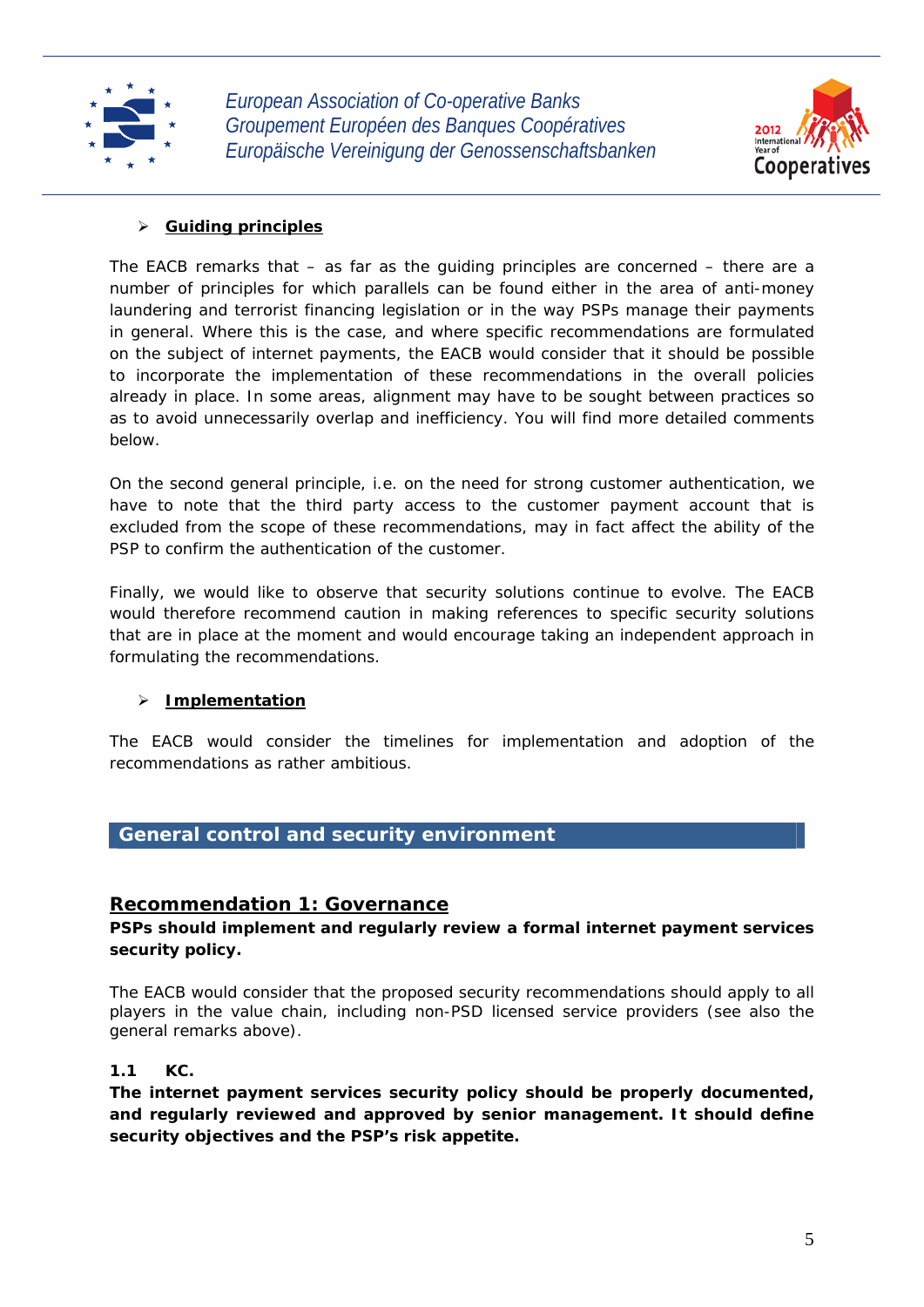



The EACB would consider the timing and frequency of the reviews and risk assessments as part of the security policy. It would be recommended to qualify what is meant with "regular", at least by specifying a maximum term and leaving PSPs the freedom to do a more frequent review based on their own risk analysis.

Another question is whether the timeline of 1 year referred to under KC 2.4 should be understood to be indicative.

## **1.2 KC.**

**The internet payment services security policy should define roles and responsibilities, including an independent risk management function, and the reporting lines for internet payment services, including management of sensitive payment data with regard to the risk assessment, control and mitigation.** 

The concept of "independent" should be clarified because, unlike for the audit function, some degree of integration of the risk management function with the actual payments design and processing functions seems desirable for efficiency and effectiveness reasons. It would be helpful if some criteria could be formulated on what is considered as "independent". This could e.g. be aligned to the Basel Committee's advice concerning Operational Risk Management with three lines of defence: (i) business line, (ii) central Op. Risk Management, and (iii) audit.

## **1.1 BP.**

## **The internet payment services security policy could be laid down in a dedicated document.**

In order to minimise administrative burdens it should be possible to lay down the security policy related to the payment service offer in general in a set of related documents (e.g. the bank's general security policy) of which the internet payment services security policy document could be one.

## **Recommendation 2: Risk identification and assessment**

**PSPs should regularly carry out and document thorough risk identification and vulnerability assessments with regard to internet payment services.** 

**2.1 KC.** 

**PSPs, through their risk management function, should carry out and document detailed risk identification and vulnerability assessments, including the assessment and monitoring of security threats relating to the internet payment services the PSP offers or plans to offer, taking into account: i) the technology solutions used by the PSP, ii) its outsourced service providers and, iii) all relevant services offered to customers. PSPs should consider the risks associated with the chosen technology platforms, application architecture, programming techniques and routines both on the side of the PSP and the customer.**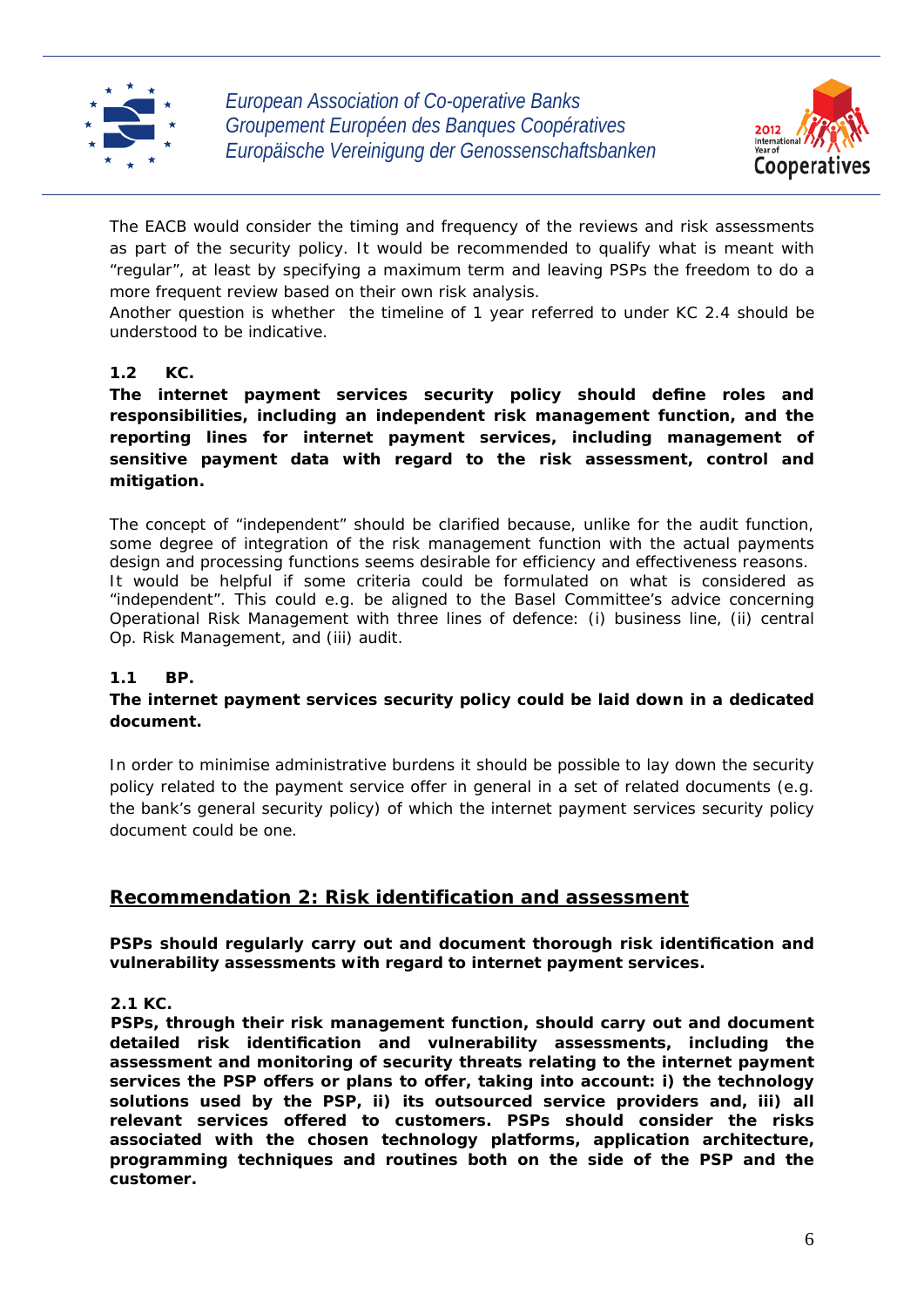



This can be agreed with the following caveats:

- Clients (business and consumer) should be held responsible for the security of and use of their own (internet) payment (internet) environment. A fair and sound balance should be reached between the responsibility of the PSPs and its service providers.
- In order to secure the whole value chain, similar security recommendations should also apply to customers and e-merchants through proper legal and contractual arrangements.
- In order to minimise administrative burdens it should be possible to integrate this "internet payment services security risk" in the existing risk management of a bank (e.g. Op. Risk management).

## **2.2 KC.**

**On this basis and depending on the nature and significance of the identified security threats, PSPs should determine whether and to what extent changes may be necessary to the existing security measures, the technologies used and the procedures or services offered. PSPs should take into account the time required to implement the changes (including customer roll-out) and take the appropriate interim measures to minimise disruption***.*

This can be agreed with the following caveat:

In order to minimise administrative burdens it should be possible to integrate this "internet payment services security change management" in the existing management of a bank's security management process for online-banking, cards payments etc..

## **2.3 KC.**

**The assessment of risks should address the need to protect and secure sensitive payment data, including: i) both the customer's and the PSP's credentials used for internet payment services, and ii) any other information exchanged in the context of transactions conducted via the internet***.* 

It would be our view that all payment transaction related and personal data would need to be protected and secured, not just the sensitive ones, as otherwise "sensitive" has to be defined ex ante.

## **2.4 KC.**

**PSPs should undertake a review of the risk scenarios and existing security measures both after major incidents and before a major change to the infrastructure or procedures. In addition, a general review should be carried out at least once a year. The results of the risk assessments and reviews should be submitted to senior management for approval.** 

Risk scenario's and security measures are carried out regulary as part of the banks' Operational Risk Management processes. Integration of these assessments of risk scenario's and measures for internet payments will not enhance the results of these existing assessments.

The timing and frequency of the reviews and risk assessments is part of the security policy.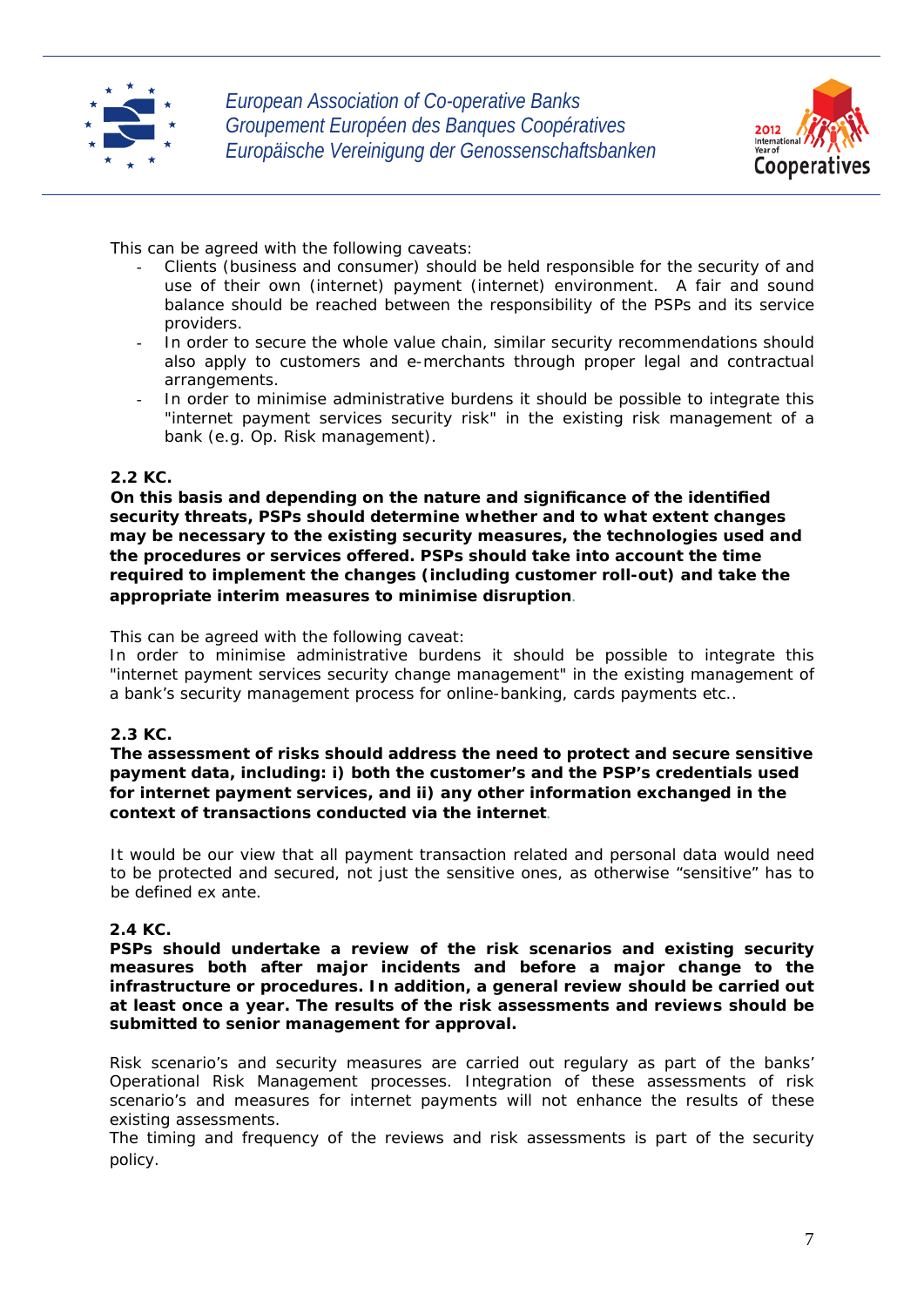



## **Recommendation 3: monitoring and reporting**

**PSPs should ensure the central monitoring, handling and follow-up of security incidents, including security-related customer complaints. PSPs should establish a procedure for reporting such incidents to management and, in the event of major incidents, the competent authorities.** 

- These security measures should apply to all service providers, not only PSPs.
- Exchange of such non-competitive and anonymised information between PSPs would be effective in addressing and preventing security threats.
- There should be no need to have separated report lines. Information as part of an existing report line should be sufficient (especially Operational Risk Management reporting and Client Claims Management).

## **3.1 KC.**

**PSPs should have a process in place to centrally monitor, handle and follow up on security incidents and security-related customer complaints and report such incidents to the management.** 

This could be acceptable, as long as such monitoring and reporting of security incidents on payment products can be done as part of the overall policy on transaction/security monitoring which also addresses internet payments and does not have to be seperated out into a specific process for internet payments alone.

## **3.2 KC.**

**PSPs and card payment schemes should have a procedure for notifying the competent authorities (i.e. supervisory, oversight and data protection authorities) immediately in the event of major incidents with regard to the services provided.** 

Co-operation arrangements with the various authorities are already in place for various issues but not necessarily specifically targeting internet payments. The notification processes targeted under this recommendation should be streamlined with already existing notification processes towards these authorities so as to avoid unnecessary duplication.

## **3.3 KC.**

**PSPs and card payment schemes should have a procedure for cooperating on all data breaches with the relevant law enforcement agencies.** 

See our comments under 3.2

## **Recommendation 4: Risk control and mitigation**

**PSPs should implement security measures in line with their internet payment services security policy in order to mitigate identified risks. These measures should incorporate multiple layers of security defences, where the failure of one line of defence is caught by the next line of defence ("defence in depth").**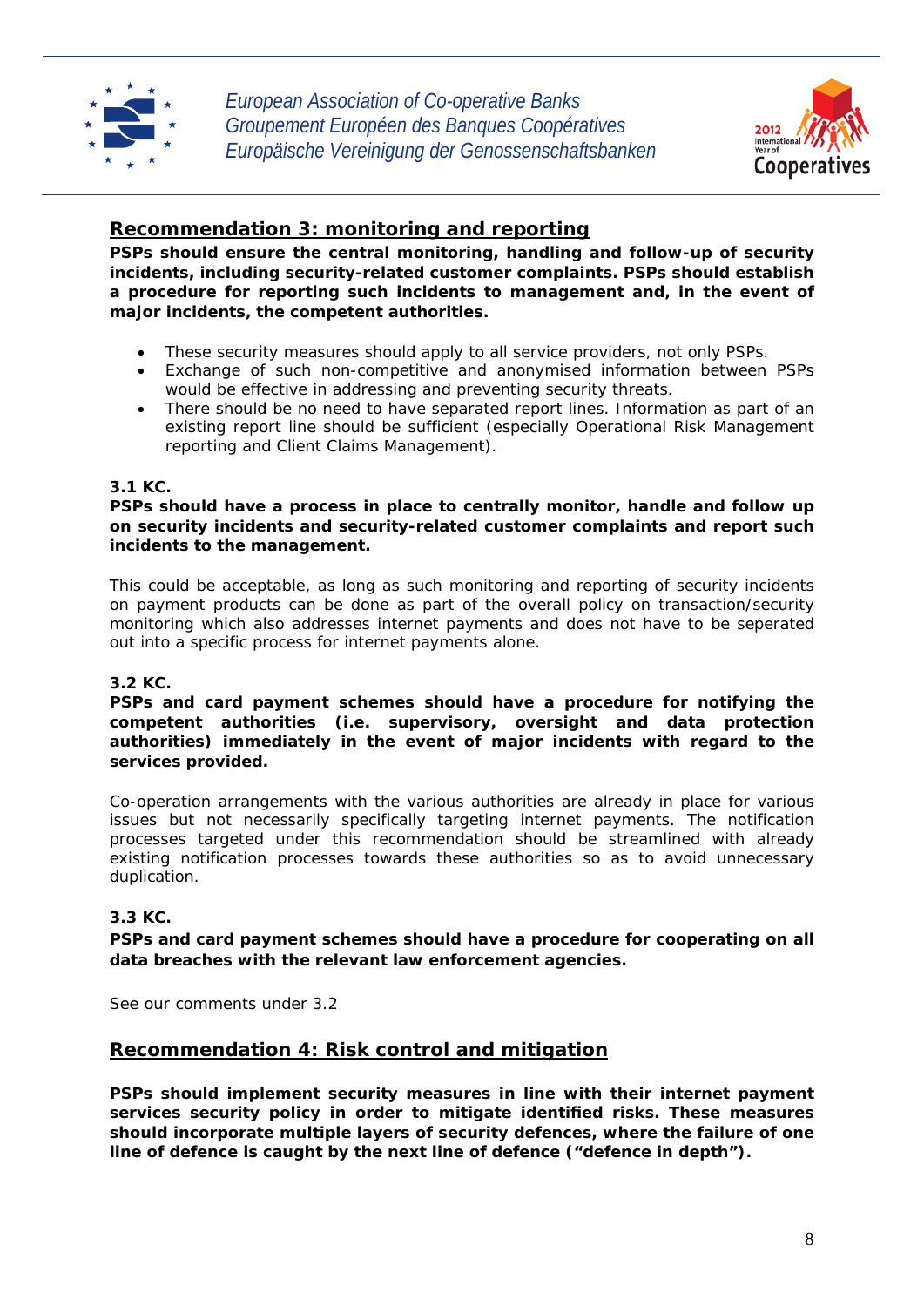



## **4.1 KC.**

**In designing, developing and maintaining internet payment services, PSPs should pay special attention to the adequate segregation of duties in information technology (IT) environments (e.g. the development, test and production environments) and the proper implementation of the "least privileged" principle as the basis for a sound identity and access management.** 

The "least privileged" principle is already in place for various issues, as this is part of the data protection procedures in banks incl. segregated IT system environments.

## **4.2 KC.**

**Public websites and backend servers should be secured in order to limit their vulnerability to attacks. PSPs should use firewalls, proxy servers or other similar security solutions that protect networks, websites, servers and communication links against attackers or abuses such as "man in the middle" and "man in the browser" attacks. PSPs should use security measures that strip the servers of all superfluous functions in order to protect (harden) and eliminate vulnerabilities of applications at risk. Access by the various applications to the data and resources required should be kept to a strict minimum following the "least privileged" principle. In order to restrict the use of "fake" websites imitating legitimate PSP sites, transactional websites offering internet payment services should be identified by extended validation certificates drawn up in the PSP's name or by other similar authentication methods, thereby enabling customers to check the website's authenticity.** 

This requirement is related to Online-Banking services in general, with "internet payments" being only a sub-set of those services.

## **4.3 KC.**

**PSPs should have processes in place to monitor, track and restrict access to: i) sensitive data, and ii) logical and physical critical resources, such as networks, systems, databases, security modules, etc. PSPs should create, store and analyse appropriate logs and audit trails.** 

This is already part of banks' general IT security concepts, with "internet payments" being only one service of many others.

## **4.4 KC.**

**Security measures for internet payment services should be tested by the risk management function to ensure their robustness and effectiveness. Tests should also be performed before any changes to the service are put into operation. On the basis of the changes made and the security threats observed, tests should be repeated regularly and include scenarios of relevant and known potential attacks.** 

While testing is a necessary step, the way it is organised and the choice of the responsible organisational unit in a PSP should be left to the discretion of each PSP.

## **4.5 KC.**

**The PSP's security measures for internet payment services should be**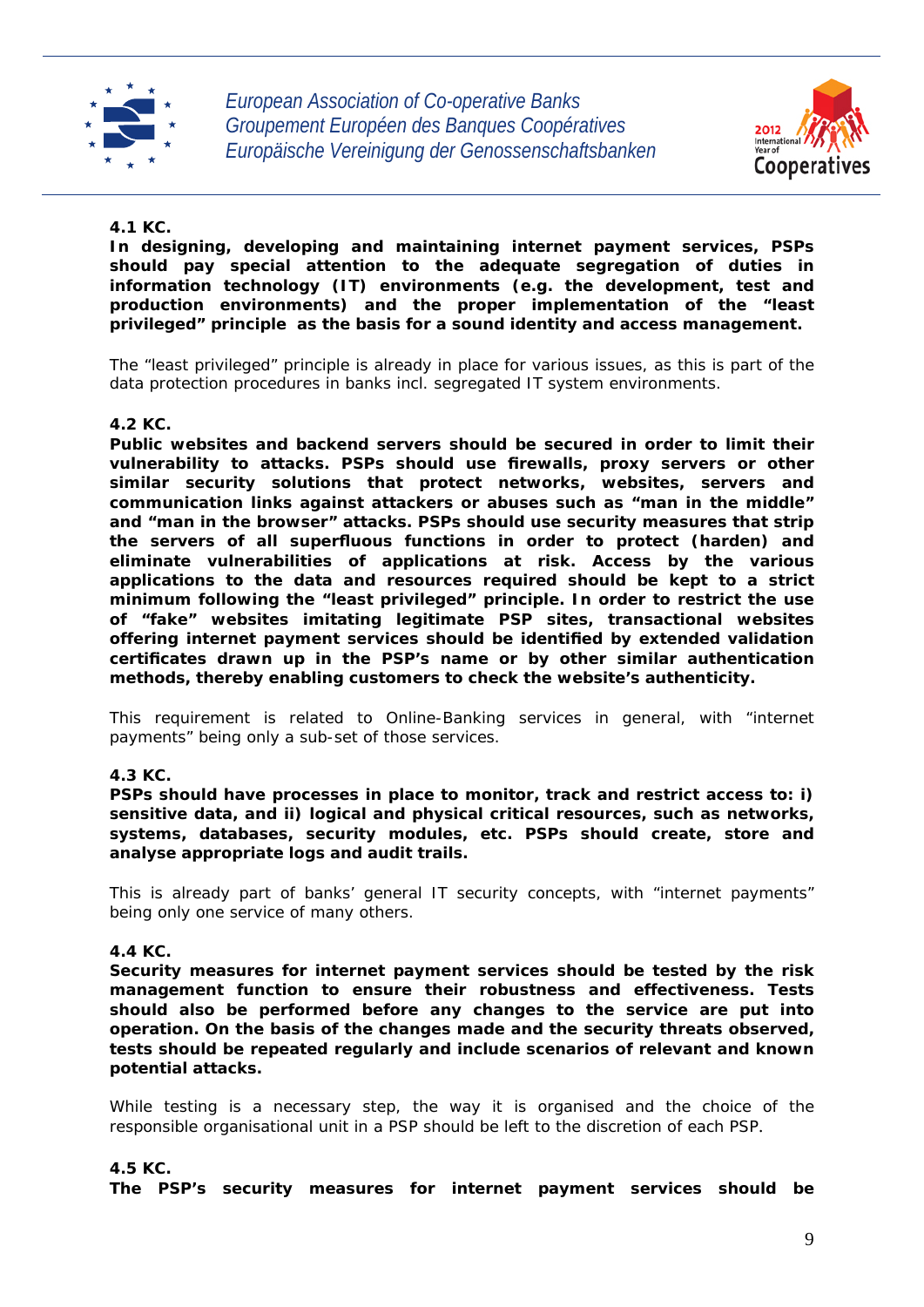



**periodically audited to ensure their robustness and effectiveness. The implementation and functioning of the internet services should also be audited. The frequency and focus of such audits should take into consideration, and be in proportion to, the security risks involved. Trusted and independent experts should carry out the audits. They should not be involved in any way in the development, implementation or operational management of the internet payment services provided.** 

While auditing is a necessary step, the way it is organised and the choice of the responsible organisational unit in a PSP should be left to the discretion of each PSP, as both - IT systems and payment processes in general - are already part of a bank's audit processes.

## **4.6 KC.**

**Whenever PSPs and card payment schemes outsource core functions related to the security of the internet payment services, the contract should include provisions requiring compliance with the principles and recommendations set out in this report.** 

## **4.7 KC.**

## **PSPs offering acquiring services should require e-merchants to implement security measures on their website as described in this recommendation.**

While the EACB appreciates and recognises the importance of requiring e-merchants to implement the proposed security measures, it has to warn against making PSPs responsible for the implementation of them by merchants. PSP's are enablers of payment services, not security authorities.

## **Recommendation 5: Traceability**

**PSPs should have processes in place ensuring that all transactions can be appropriately traced.** 

## **5.1 KC.**

**PSPs should ensure that their service incorporates security mechanisms for the detailed logging of transaction data, including the transaction sequential number, timestamps for transaction data, parameterisation changes and access to transaction data.** 

## **5.2 KC.**

**PSPs should implement log files allowing any addition, change or deletion of transaction data to be traced.** 

## **5.3 KC.**

**PSPs should query and analyse the transaction data and ensure that any log les can be evaluated using special tools. The respective applications should only be available to authorised personnel.**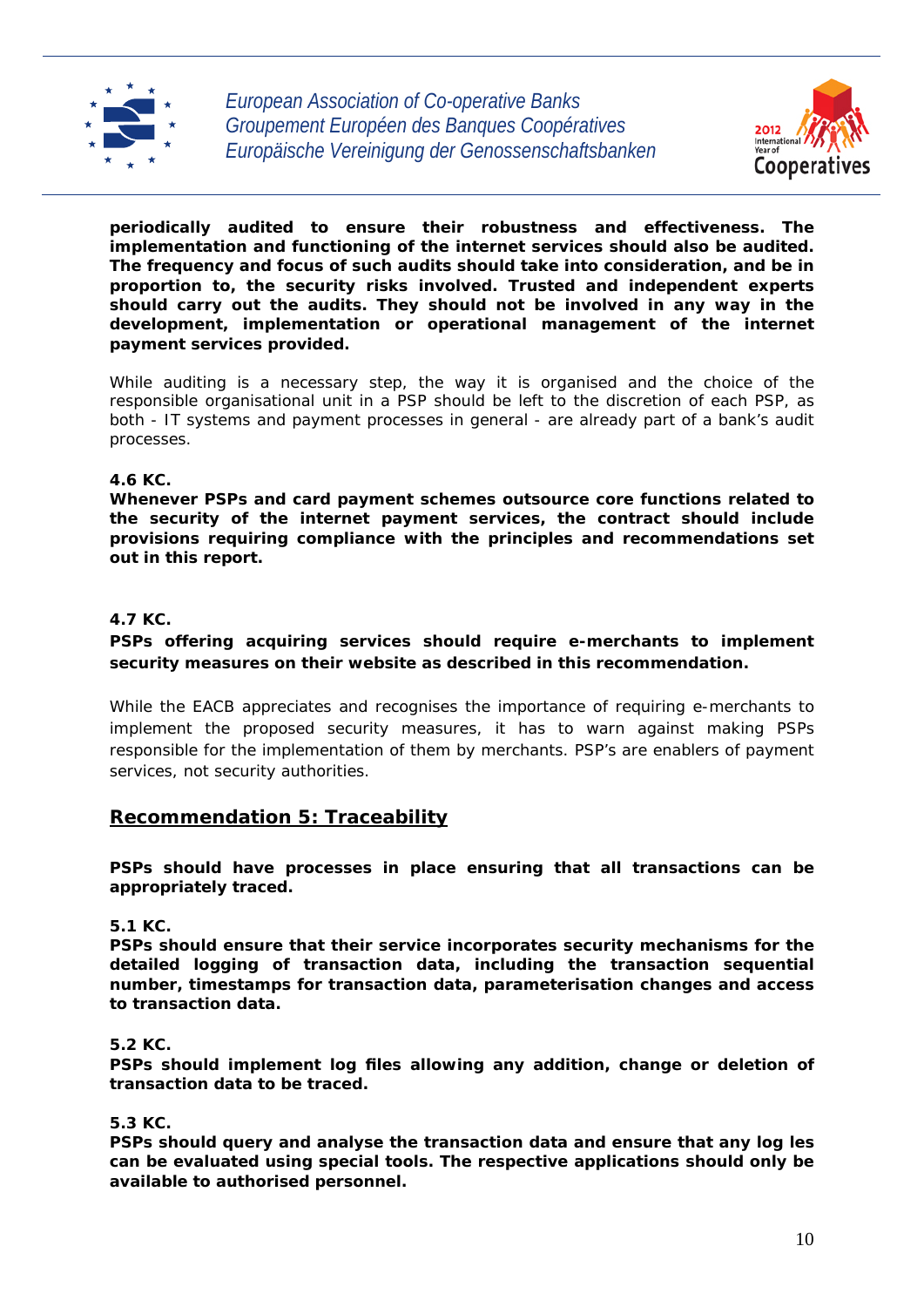



## **5.1 BP. [cards]**

## **It is desirable that PSPs offering acquiring services require e-merchants who store payment information to have these processes in place.**

Traceability and reporting are in place for all payments, not just internet payments.

## **Specific control and security measures for internet payments**

## **Recommendation 6: Initial customer identification, information**

**Customers should be properly identified and confirm their willingness to conduct internet payment transactions before being granted access to such services. PSPs should provide adequate "prior" and "regular" information to the customer about the necessary requirements** 

**(e.g. equipment, procedures) for performing secure internet payment transactions and the inherent risks.** 

## **6.1 KC.**

**PSPs should ensure that the customer has undergone the necessary identification procedures and provided adequate identity documents and related information before being granted access to the internet payment services.** 

## **6.2 KC.**

**PSPs should ensure that the prior information supplied to the customer contains specific details relating to the internet payment services. These should include, as appropriate:** 

- clear information on any requirements in terms of customer equipment, **software or other necessary tools (e.g. antivirus software, firewalls);**
- **guidelines for the proper and secure use of personalised security credentials;**
- **a step-by-step description of the procedure for the customer to submit and authorise a payment, including the consequences of each action;**
- **guidelines for the proper and secure use of all hardware and software provided to the customer;**
- **the procedures to follow in the event of loss or theft of the personalised security credentials or the customer's hardware or software for logging in or carrying out transactions;**
- the procedures to follow if an abuse is detected or suspected;
- **a description of the responsibilities and liabilities of the PSP and the**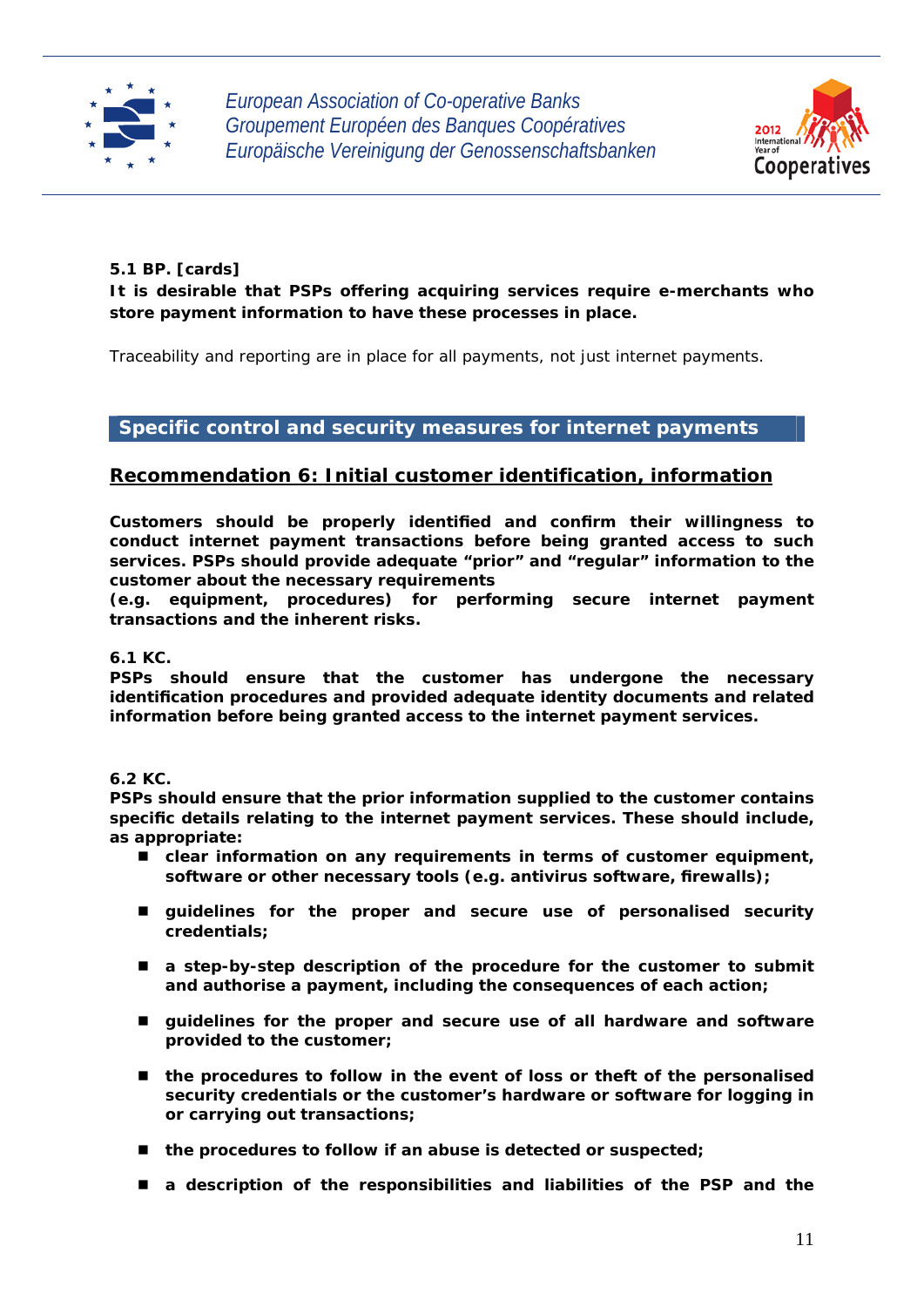



## **customer respectively with regard to the use of the internet payment service.**

From the EACB's point of view, the PSPs should also provide clear and transparent information about the contractual relationship between customer/payer and the PSP, including the liability of the PSP and the obligations of the customer. Any "ad-hoc" contracts concluded by simply clicking on a "payment button" should be avoided to protect the customer.

## **6.3 KC.**

**PSPs should ensure that the framework contract with the customer includes compliance-related clauses enabling the PSP to fulfil its legal obligations relating to the prevention of money laundering, which may require it to suspend execution of a customer's payment transaction pending the necessary regulatory checks and/or to refuse to execute it. The contract should also specify that the PSP may block a specific transaction or the payment instrument on the basis of security concerns. It should set out the method and terms of the customer notification and how the customer can contact the PSP to have the service "unblocked", in line with the Payment Services Directive.** 

Even though anti-money laundering is a sound legitimate objective, it does not seem to belong within a document on security requirements.

## **6.4 KC.**

**PSPs should also ensure that customers are provided, on an on-going basis and via appropriate means (e.g. leaflets, website pages), with clear and straightforward instructions explaining their responsibilities regarding the secure use of the service.** 

## **6.1 BP.**

## **It is desirable that the customer signs a dedicated service contract for conducting internet payment transactions, rather than the terms being included in a broader general service contract with the PSP.**

Whilst the proposal to make internet payments subject to contractual arrangements is supported, the EACB would consider it too far reaching to prescribe that separate contracts should be signed for internet payments. It should be left to individual institutions to decide how they organise their contractual relationships with their customers.

## **Recommendation 7: Strong customer authentication**

**Internet payment services should be initiated by strong customer authentication.** 

## **7.1 KC. [CT/e-mandate]**

**Credit transfers (including bundled credit transfers) or electronic direct debit mandates should be initiated by strong customer authentication. PSPs could**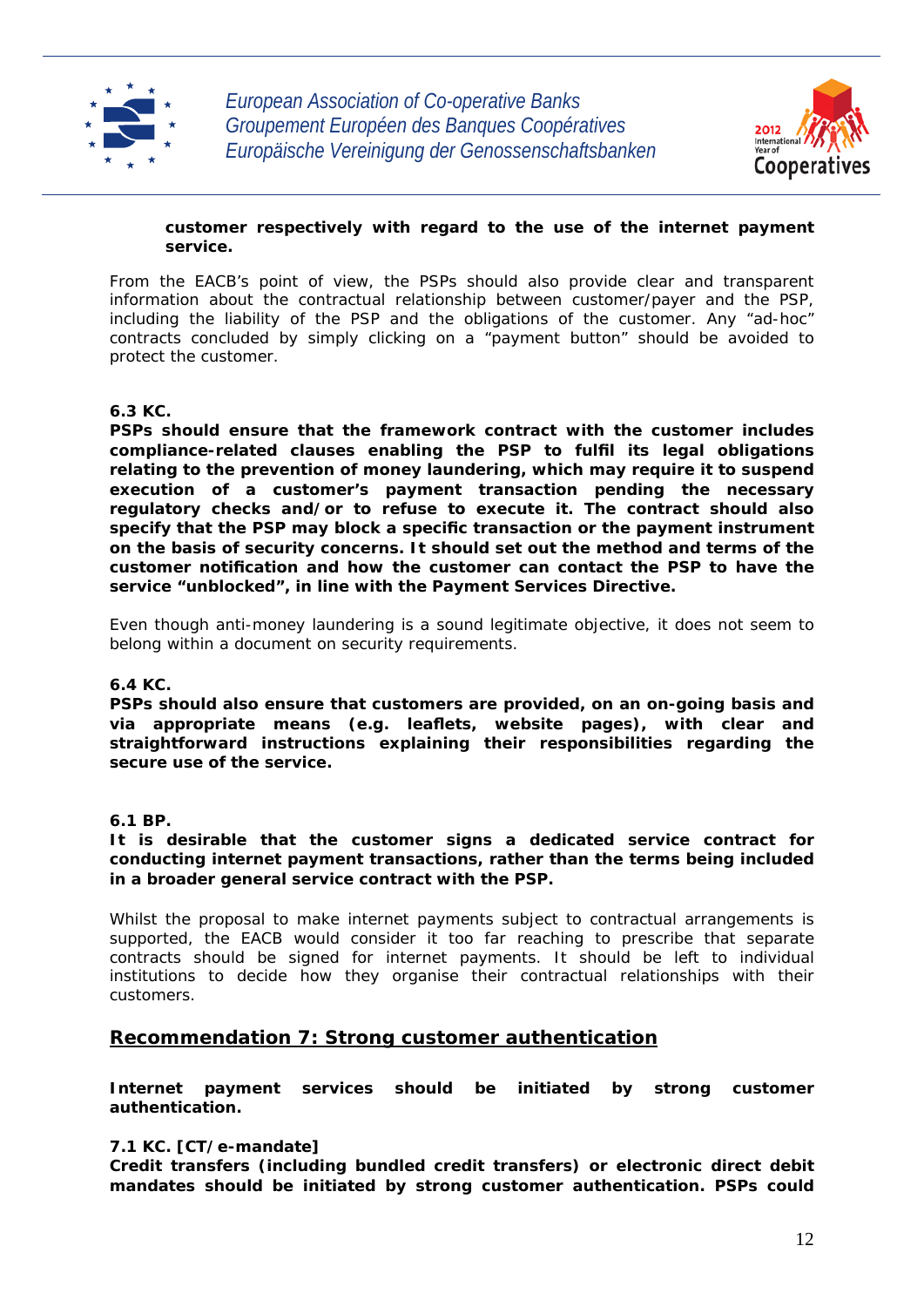



**consider adopting less stringent customer authentication for outgoing payments to trusted beneficiaries included in previously established "white lists", i.e. a customer-created list of trusted counterparties and beneficiary accounts with strong authentication.** 

Based on the above mentioned risk assessment, such white lists could also be created by the customer's PSP.

## **7.2 KC.**

**Obtaining access to or amending sensitive payment data requires strong authentication. Where a PSP offers purely consultative services, with no display of sensitive customer or payment information, such as payment card data, that could be easily misused to commit fraud, the PSP may adapt its authentication requirements on the basis of its risk analysis.** 

The first sentence should read "...strong *customer* authentication...."

#### **7.3 KC. [cards]**

**For card transactions, all PSPs offering issuing services should support strong authentication of the cardholder. All cards issued must be technically ready (registered) to be used with strong authentication (e.g. for 3-D Secure, registered in the 3-D Secure Directory) and the customer must have given prior consent to participating in such services. (See Annex 3 for a description of authentication under the cards environment.)** 

It should be clarified what is meant by "such services"

#### **7.4 KC. [cards]**

**All PSPs offering acquiring services should support technologies allowing the issuer to perform strong authentication of the cardholder for the card payment schemes in which the acquirer participates.** 

#### **7.5 KC. [cards]**

**PSPs offering acquiring services should require their e-merchant to support strong authentication of the cardholder by the issuer for card transactions via the internet. Exemptions to this approach should be justified by a (regularly reviewed) fraud risk analysis. In the case of exemptions, the use of the card verification code, CVx2, should be a minimum requirement.** 

This could be supported, although there are limits to the implementation power that PSPs have over e-merchants.

#### **7.6 KC. [cards]**

**All card payment schemes should promote the implementation of strong customer authentication by introducing liability shifts (i.e. from the e-merchant to the issuer) in and across all European markets.**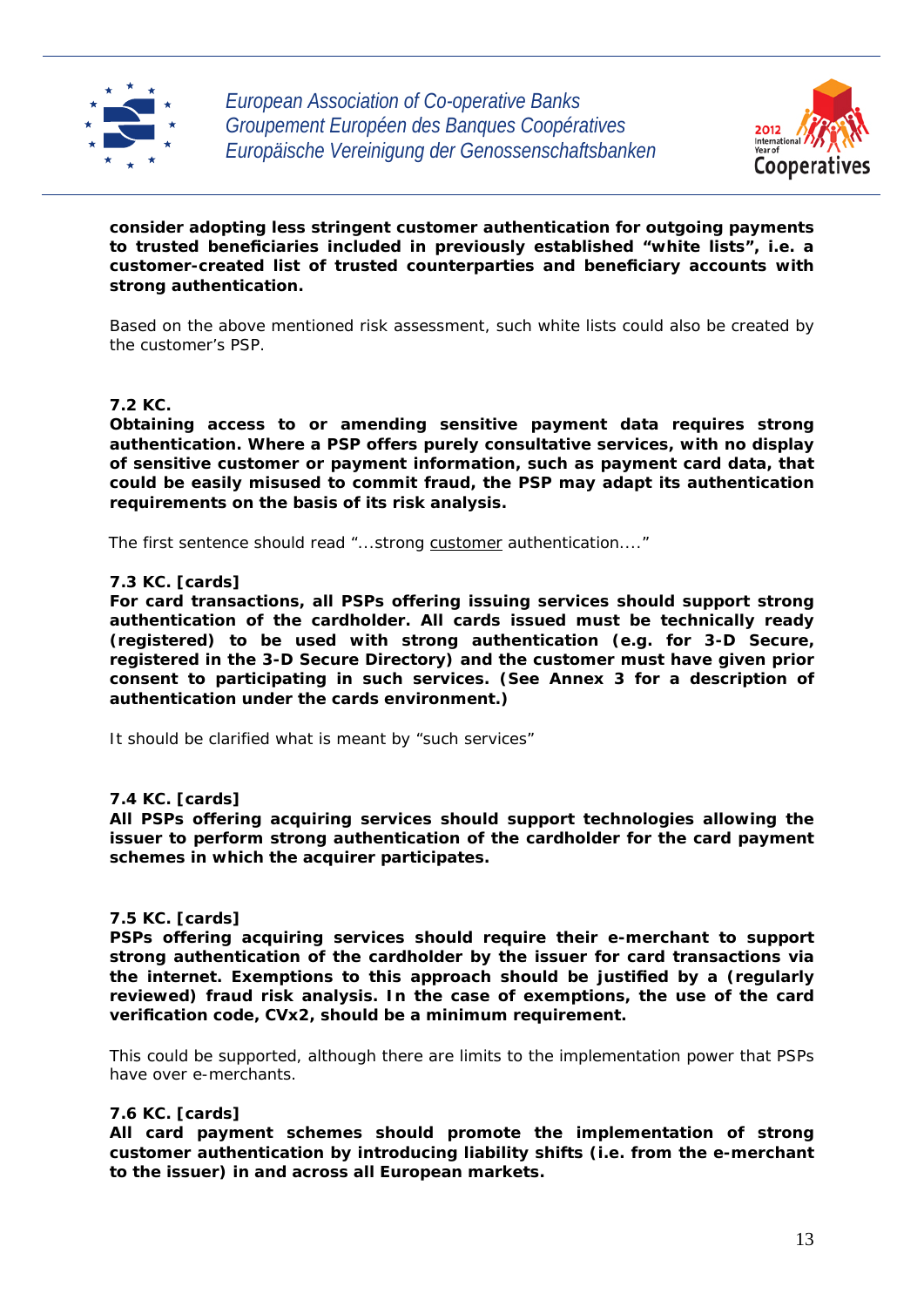



As there is no contractual relationship between the e-merchant and the issuer, it should read "i.e. from the acquirer to the issuer".

## **7.7 KC. [cards]**

**For the card payment schemes accepted by the service, providers of wallet solutions should support technologies allowing the issuer to perform strong authentication when the legitimate holder first registers the card data. Providers of wallet solutions should support strong user authentication when executing card transactions via the internet. Exemptions to this approach should be justified by a (regularly reviewed) fraud risk analysis. In the case of exemptions, the use of CVx2 should be a minimum requirement.** 

It remains unclear whether 7.7 is related to (i) cards or to (ii) wallet solutions. This schould be clarified.

## **7.8 KC. [cards]**

**For virtual cards, the initial registration should take place in a safe and trusted environment (as defined in Recommendation 8). Strong authentication should be required for the virtual card data generation process if the card is issued in the internet environment.** 

## **7.1 BP. [cards]**

**It is desirable that e-merchants support strong authentication of the cardholder by the issuer in card transactions via the internet. In the case of exemptions, the use of CVx2 is recommended.** 

See remark to 7.6 KC.

## **7.2 BP.**

**For customer convenience purposes, PSPs providing multiple payment services could consider using one authentication tool for all internet payment services. This could increase acceptance of the solution among customers and facilitate proper use.** 

## **Recommendation 8: Enrolment for and provision of strong authentication tools**

**PSPs should ensure that customer enrolment for and the initial provision of strong authentication tools required to use the internet payment service is carried out in a secure manner.** 

## **8.1 KC.**

**Enrolment for and provision of strong authentication tools should fulfil the following requirements.**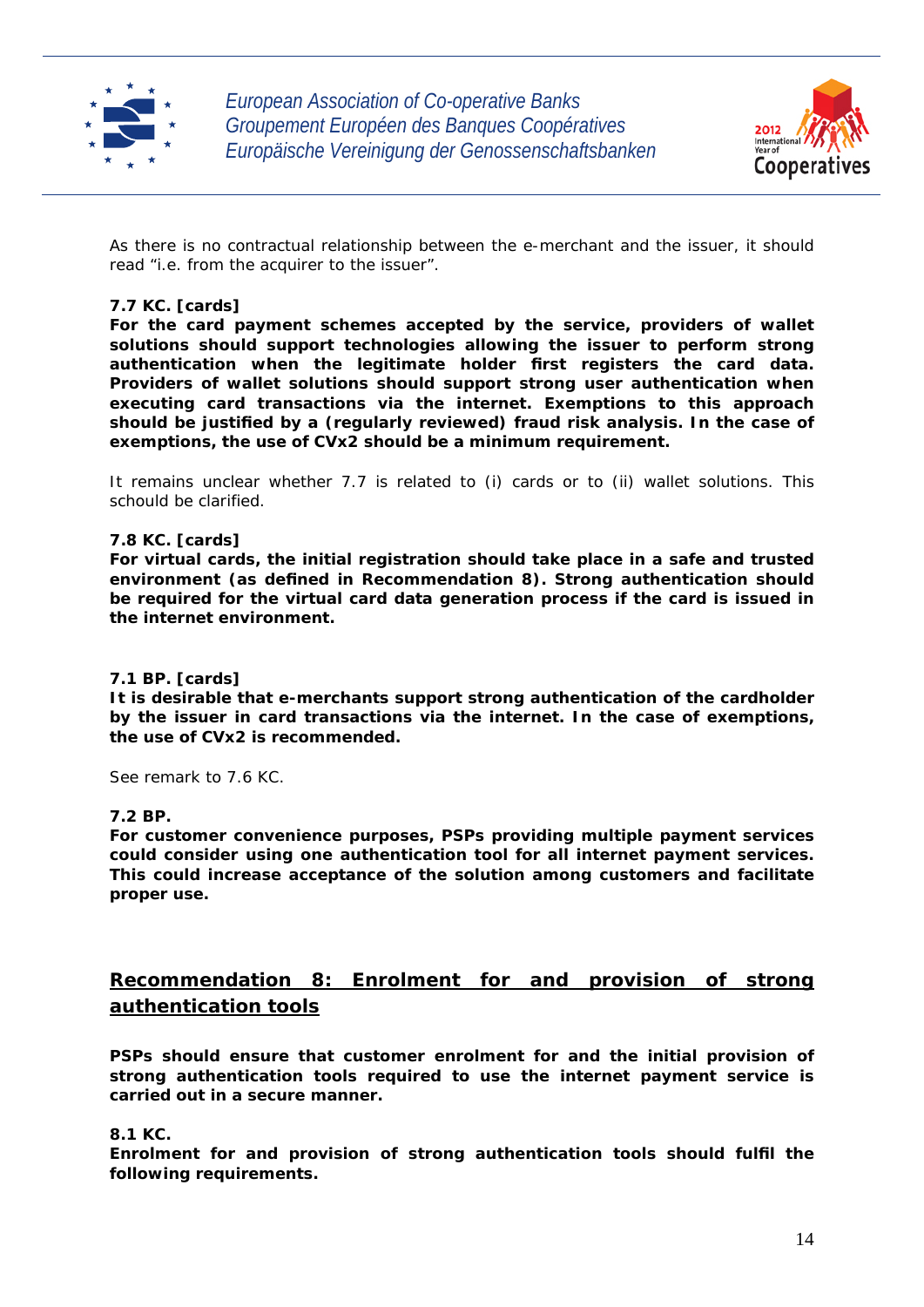



- **The related procedures should be carried out in a safe and trusted environment (e.g. face-to-face at a PSP's premises, via an internet banking or other secure website offering comparable security features, or via an automated teller machine).**
- . **Personalised security credentials and all internet payment-related devices and software enabling the customer to perform internet payments should be delivered securely. Where tools need to be physically distributed, they should be sent by post or delivered with acknowledgement of receipt signed by the customer. Software should also be digitally signed by the PSP to allow the customer to verify its authenticity and that it has not been tampered with. Moreover, personalised security credentials should not be communicated to the customer via e-mail or website.**
- **[cards] For card transactions, the customer should have the option to register for strong authentication independently of a specific internet purchase. In addition, activation during online shopping could be offered by re-directing the customer to a safe and trusted environment, preferably to an internet banking or other secure website offering comparable security features.**

In the context of this recommendation, the EACB would like to ask whether card readers are considered as part of such safe and trusted environment. They are not personalised but they provide a strong authentication tools. These tools do not have to be part of a safe and trusted enrol environment, because they are not personalised.

As the future development of security solutions for strong authentication cannot be foreseen, all recommendations should be phrased in a principle based way to avoid prescription of a fixed technological solution, which could be outdated soon.

## **8.2 KC. [cards]**

**Issuers should actively encourage cardholder enrolment for strong authentication. Cardholders should only be able to bypass strong authentication in exceptional cases where this can be justified by the risk related to the card transaction. In such instances, weak authentication based on the cardholder name, personal account number, expiration date, card verification code (CVx2) and/or static password should be a minimum requirement.** 

Unless agreed by the issuer, bypassing of strong authentication by the cardholder should not be allowed and if it were to occur, it should be under the latter's responsibility.

## **Recommendation 9: Log-in attempts, session time-out, validity of authentication**

**PSPs should limit the number of authentication attempts, define rules for**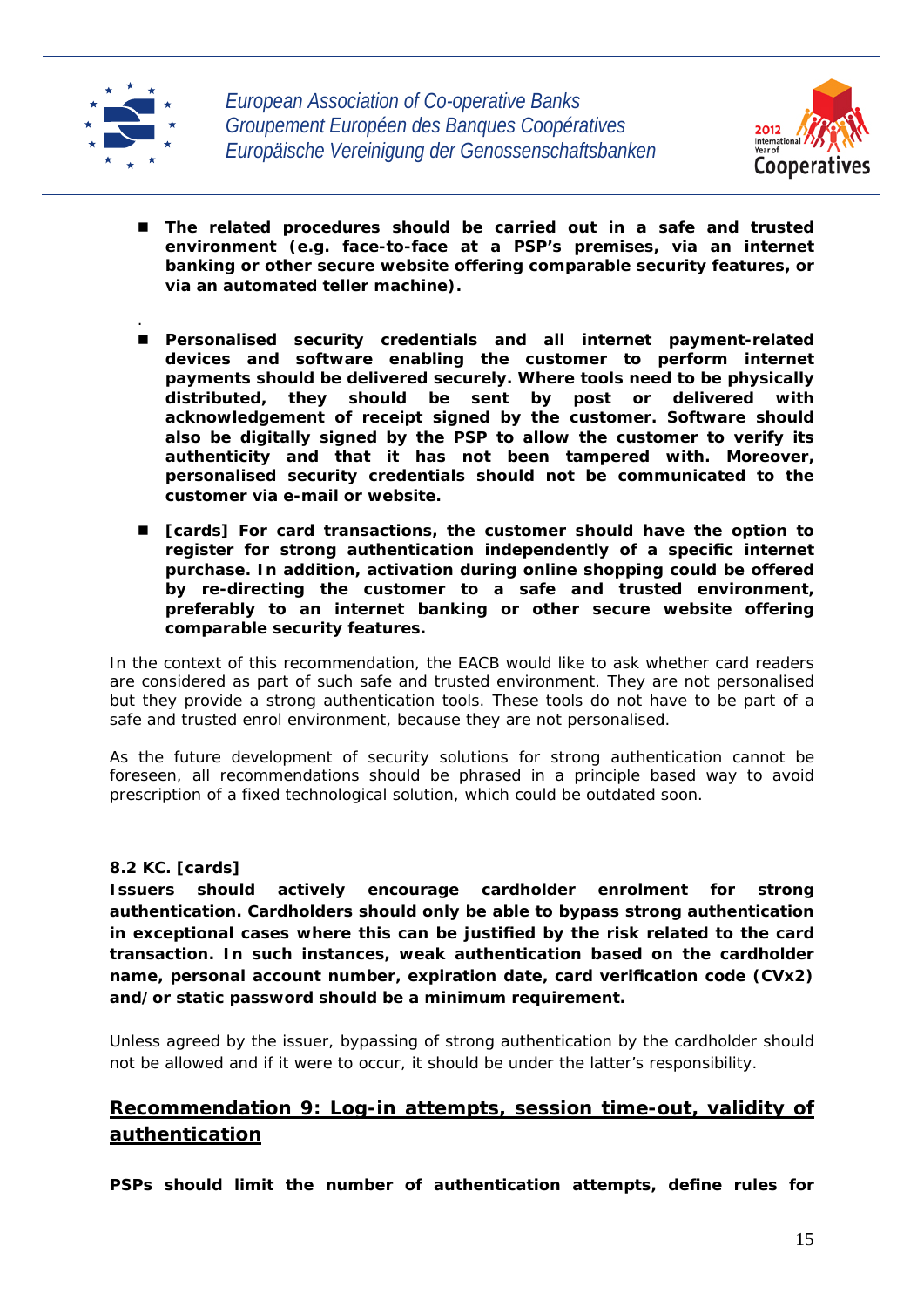



**payment session "time out" and set time limits for the validity of authentication.** 

## **9.1 KC.**

**When using a one-time password for authentication purposes, PSPs should ensure that the validity period of such passwords is limited to the strict minimum necessary (i.e. a few minutes).** 

## **9.2 KC.**

**PSPs should set down the maximum number of failed log-in or authentication attempts after which access to the internet service is (temporarily or permanently) blocked. They should have a secure procedure in place to reactivate blocked internet services.** 

## **9.3 KC.**

**PSPs should set down the maximum period after which inactive payment sessions are automatically terminated, e.g. after ten minutes.** 

## **Recommendation 10: Transaction monitoring and authorisation**

**Security monitoring and transaction authorisation mechanisms aimed at preventing, detecting and blocking fraudulent payment transactions before they are executed should be conducted in real time; suspicious or high risk transactions should be subject to a specific screening and evaluation procedure prior to execution.** 

**10.1 KC.** 

**PSPs should use real-time fraud detection and prevention systems to identify suspicious transactions, for example based on parameterised rules (such as black lists of compromised or stolen card data), abnormal behaviour patterns of the customer or the customer's access device (change of Internet Protocol (IP) address12 or IP range during the internet payment session, sometimes identified by geolocation IP checks, abnormal transaction data or e-merchant categories, etc.) and known fraud scenarios. The extent, complexity and adaptability of the monitoring solutions should be commensurate with the outcome of the fraud risk assessment.** 

- The level of monitoring should be proportionate to the level of security required and the strength of the customer authentication method used. For example, real time fraud detection and prevention systems are only indispensable in the case of real time authorisation, guarantee or settlement. It should also be clear that whilst the role of the issuer is key in detection of fraudulent activity, the acquirers can also help their customer base in the reduction of potential fraud.
- We question what is meant by the wording used here, and in particular it is not clear whether the risk analyses are the starting point for measurements to be taken or whether the ECB is asking for a minimum set of measurements.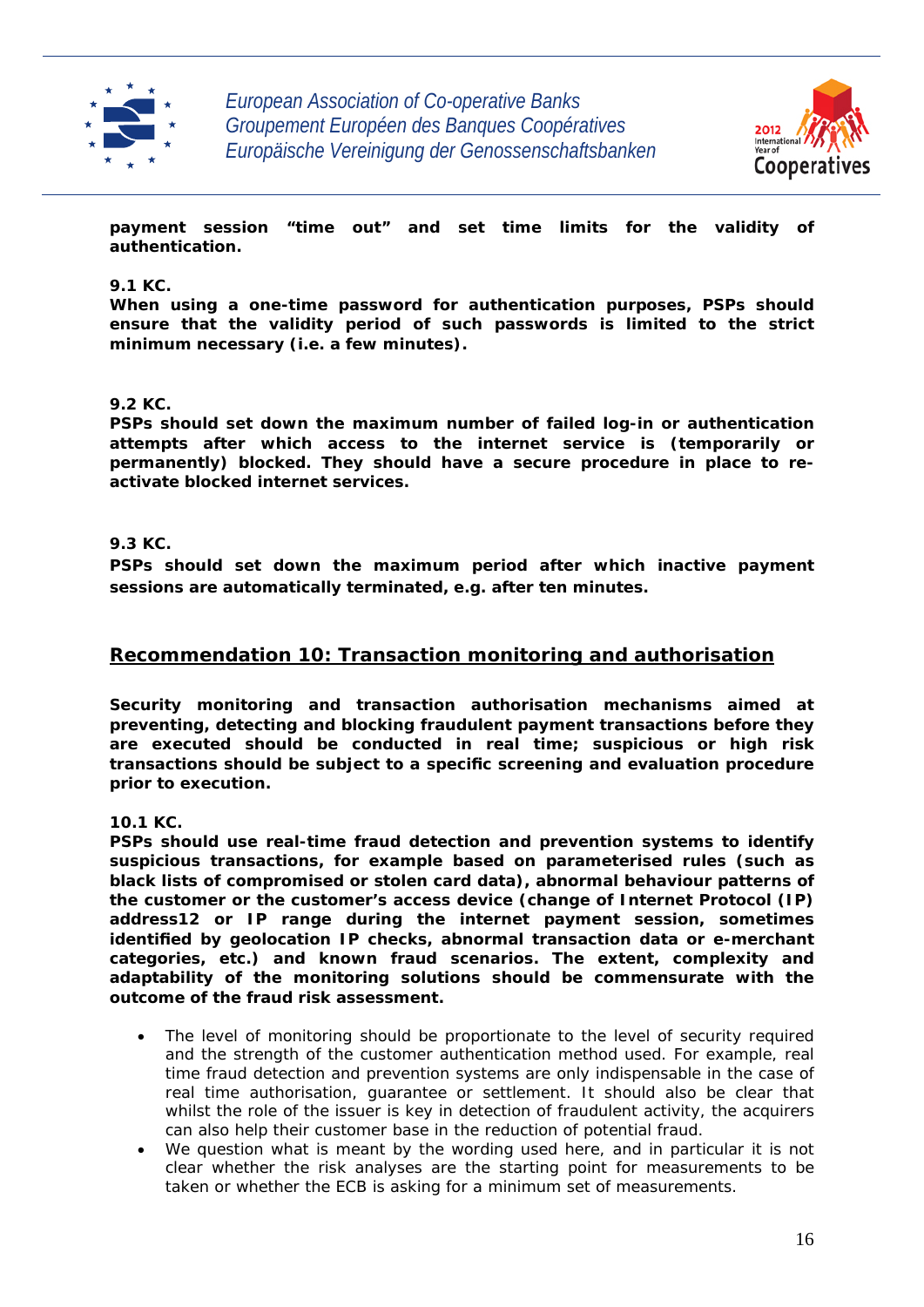



## **10.2 KC.**

**Card payment schemes in cooperation with acquirers should elaborate a harmonised definition of e-merchant categories and require acquirers to implement it accordingly in the authorisation message conveyed to the issuer.** 

It is not clear what is meant by e-merchant "categories".

## **10.1 BP.**

**It is desirable that PSPs perform the screening and evaluation procedure within an appropriate time period, in order not to unduly delay execution of the payment service concerned.** 

It is not clear what is meant by "appropriate" and "unduly".

## **10.2 BP.**

**It is desirable that PSPs notify the customer of the eventual blocking of a payment transaction, under the terms of the contract, and that the block is maintained for as short a period as possible until the security issues have been resolved.** 

It is not clear what "… until the security issues have been resolved …" means. If e.g. the customer itself is responsible for an eventual blocking of a payment transaction, the question arises as to who has to act and in which timeframe.

## **Recommendation 11: Protection of sensitive payment data**

**Sensitive payment data should be protected when stored, processed or transmitted.** 

#### **11.1 KC.**

**All data or files used to identify and authenticate customers (at log-in and when initiating internet payments or other sensitive operations), as well as the customer interface (PSP or e-merchant website), should be appropriately secured against theft and unauthorised access or modification.** 

## **11.2 KC.**

**PSPs should ensure that when transmitting sensitive payment data, a secure end-to-end communication channel is maintained throughout the entire duration of the internet payment service provided in order to safeguard the confidentiality of the data, using strong and widely recognised encryption techniques.** 

It is unclear what is meant by "…throughout the entire duration of the internet payment service provided ...", as PSPs are only a part of the whole end-to-end payment chain from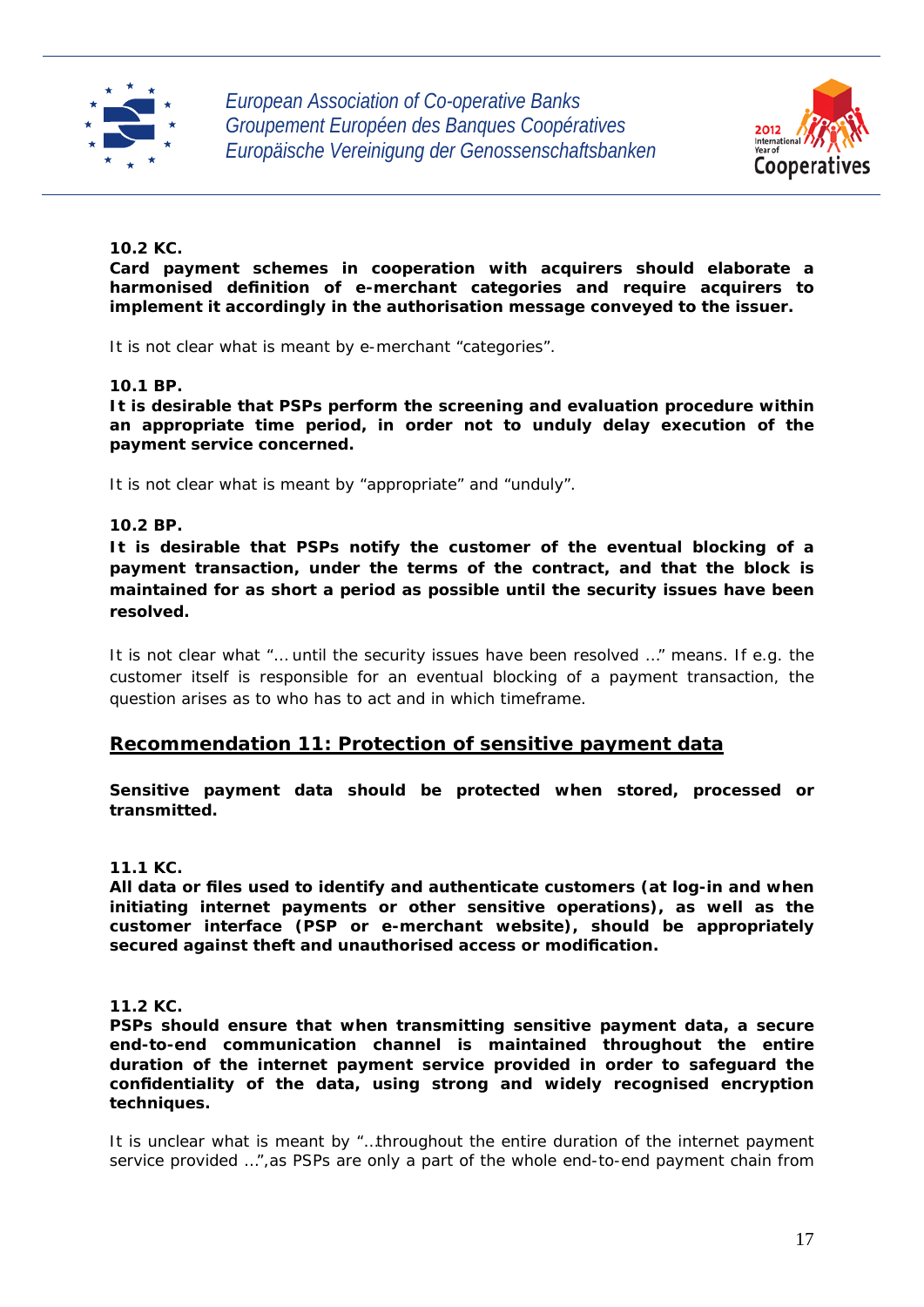



the customer to the e-merchant (with e.g. a webside payment entry solution) and parts of this chain can be outside the controll of the PSPs.

End to end security is only required when sensitive data has to travel the whole distance from endpoint to endpoint.

## **11.3 KC. [cards]**

**PSPs offering acquiring services should encourage their e-merchants not to store any sensitive payment data related to card payments. In the event emerchants handle, i.e. store, process or transmit sensitive data related to card payments, such PSPs should require the e-merchants to have the necessary measures in place to protect these data and should refrain from providing services to e-merchants who cannot ensure such protection.** 

- Instead of "such PSPs should require the e-merchants to have the necessary measures in place", we propose the following wording, "such PSPs should require the e-merchants *to adopt the same* measures *as those required of PSPs*".
- The actual implementation of the requirements by merchants is hard to verify by the PSP's or can be a very complex and costly process if e.g. checks of physical data security have to be performed at the location of the merchants IT systems.

## **11.1 BP. [cards]**

**It is desirable that e-merchants handling sensitive cardholder data appropriately train their dedicated fraud management staff and update this training regularly to ensure that the content remains relevant to a dynamic security environment.** 

This can be a problem, as e-merchants are not obliged to have any "dedicated fraud management staff".

## **Customer awareness, education and communication**

## **Recommendation 12: Customer education and communication**

**PSPs should communicate with their customers in such a way as to reassure them of the integrity and authenticity of the messages received. The PSP should provide assistance and guidance to customers with regard to the secure use of the internet payment service.** 

## **12.1 KC.**

**PSPs should provide at least one secured channel for on-going communication with customers regarding the correct and secure use of the internet payment service. PSPs should inform customers of this channel and explain that any message on behalf of the PSP via any other means, such as e-mail, which concerns the correct and secure use of the internet payment service, is not reliable. The PSP should explain:** 

■ the procedure for customers to report to the PSP (suspected) fraudulent **payments, suspicious incidents or anomalies during the internet payment**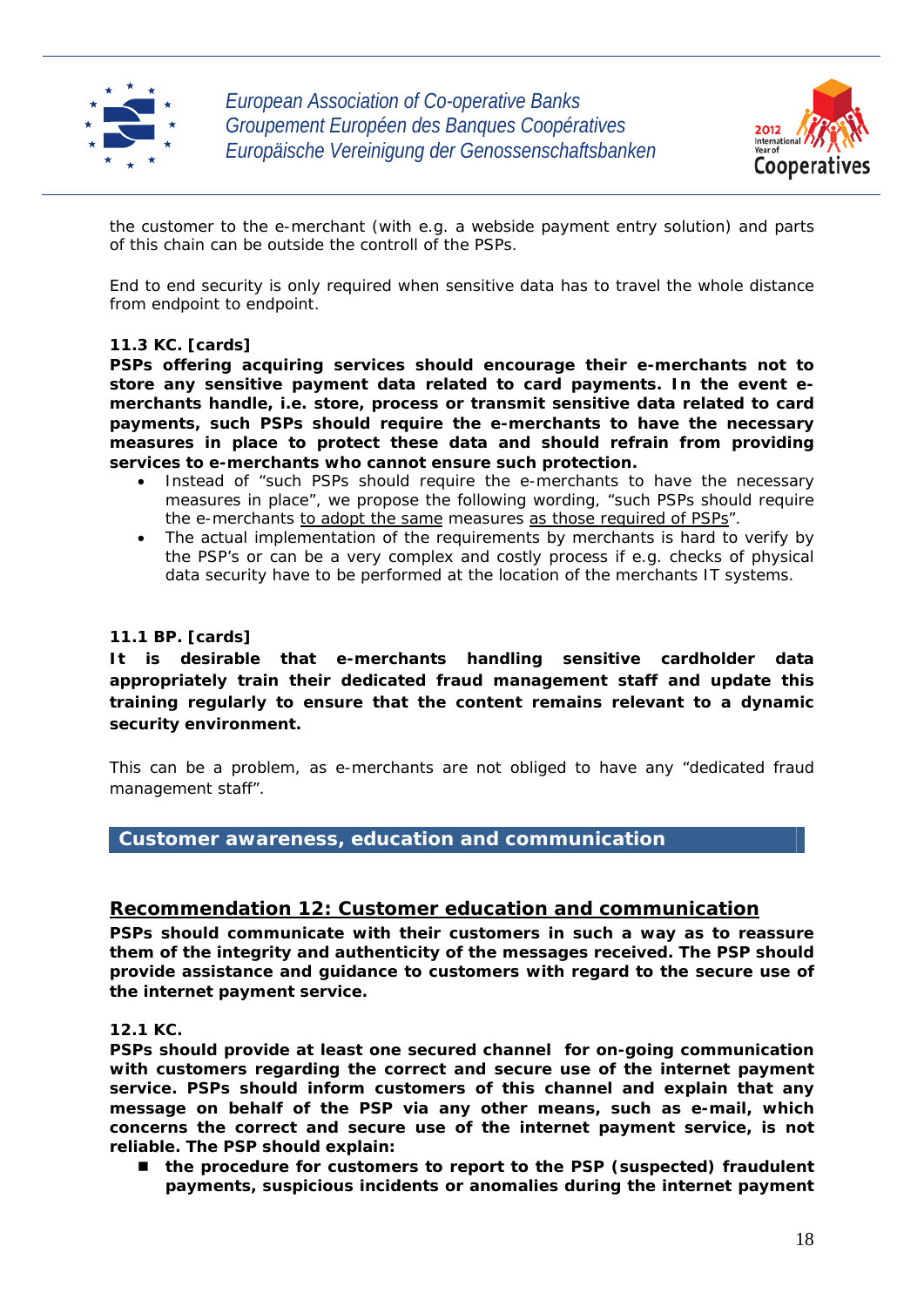



**session and/or possible social engineering attempts;** 

- the next steps, i.e. how the PSP will respond to the customer;
- how the PSP will notify the customer about (potential) fraudulent **transactions or warn the customer about the occurrence of attacks (e.g. phishing e-mails).**

## **12.2 KC.**

**Through the designated channel, PSPs should keep customers informed about updates in procedures and security measures regarding internet payment services. Any alerts about significant emerging risks (e.g. warnings about social engineering) should also be provided via the designated channel.** 

## **12.3 KC.**

**Customer assistance should be made available by PSPs for all questions, complaints, requests for support and notifications of anomalies or incidents regarding internet payments, and customers should be appropriately informed about how such assistance can be obtained.** 

## **12.4 KC.**

**PSPs and, where relevant, card payment schemes should initiate customer education and awareness programmes designed to ensure customers understand, at a minimum, the need:** 

- **to protect their passwords, security tokens, personal details and other confidential data;**
- to manage properly the security of the personal device (e.g. computer), **through installing and updating security components (antivirus, firewalls, security patches);**
- **to consider the significant threats and risks related to downloading software via the internet if the customer cannot be reasonably sure that the software is genuine and has not been tampered with;**
- to use the genuine internet payment website.

The above recommendation in the EACB view addresses a responsibility that goes well beyond that of the PSPs. This concerns in particular, but not only, the third bullet. More in general, the EACB would consider that the issues raised under this recommendation require a shared effort both by PSPs and public policy in the form of financial education and education on internet use. Finally, the education provided should not exempt the customer from taking responsibility for the respecting the above obligations.

## **12.1 BP. [cards]**

**It is desirable that PSPs offering acquiring services arrange educational programmes for their e-merchants on fraud prevention.**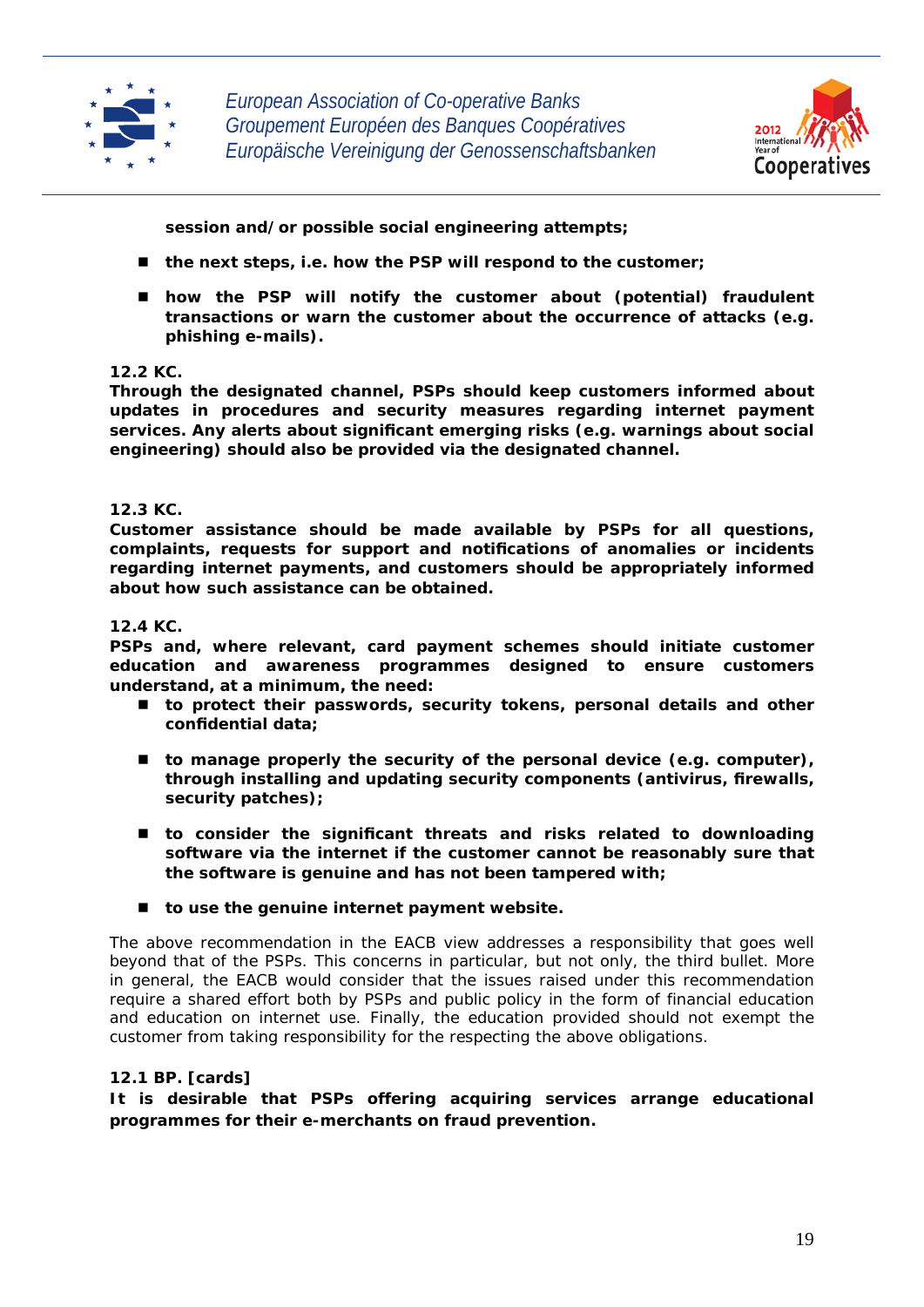



## **Recommendation 13: Notifications, setting of limits**

**PSPs should provide their customers with options for risk limitation when using internet payment services. They may also provide alert services.** 

- The offering and management of spending limits is put in place as part of the overall payment portfolio offered to clients.
- Managing spending limits should be left to the responsible market players involved in the relation with customers.

## **13.1 KC.**

**Prior to providing internet payment services, PSPs should agree with each customer on spending limits applying to those services (e.g. setting a maximum amount for each individual payment or a cumulative amount over a certain period of time), and on allowing the customer to disable the internet payment functionality.** 

## **13.1 BP.**

**Within the agreed limits, e.g. taking into account overall spending limits on an account, PSPs could provide their customers with the facility to manage limits for internet payment services in a secure environment.** 

## **13.2 BP.**

**PSPs could implement alerts for customers, such as via phone calls or SMS, for fraud-sensitive payments based on their risk-management policies.** 

## **13.3 BP.**

**PSPs could enable customers to specify general, personalised rules as parameters for their behaviour with regard to internet payments, e.g. that they will only initiate payments from certain specific countries and that payments initiated from elsewhere should be blocked.** 

This could be extended to specific beneficiaries.

# **Recommendation 14: Verification of payment execution by the**

## **customer**

**PSPs should provide customers in good time with the information necessary to check that a payment transaction has been correctly executed.** 

## **14.1 KC.**

## **PSPs should provide customers with a facility to check transactions and account balances at any time in a secure environment.**

It is not clear what "… to check transactions …" means. PSPs usually provide account balances (statement of accounts) with all relevant data about all transactions incl. online banking or e-business transactions.